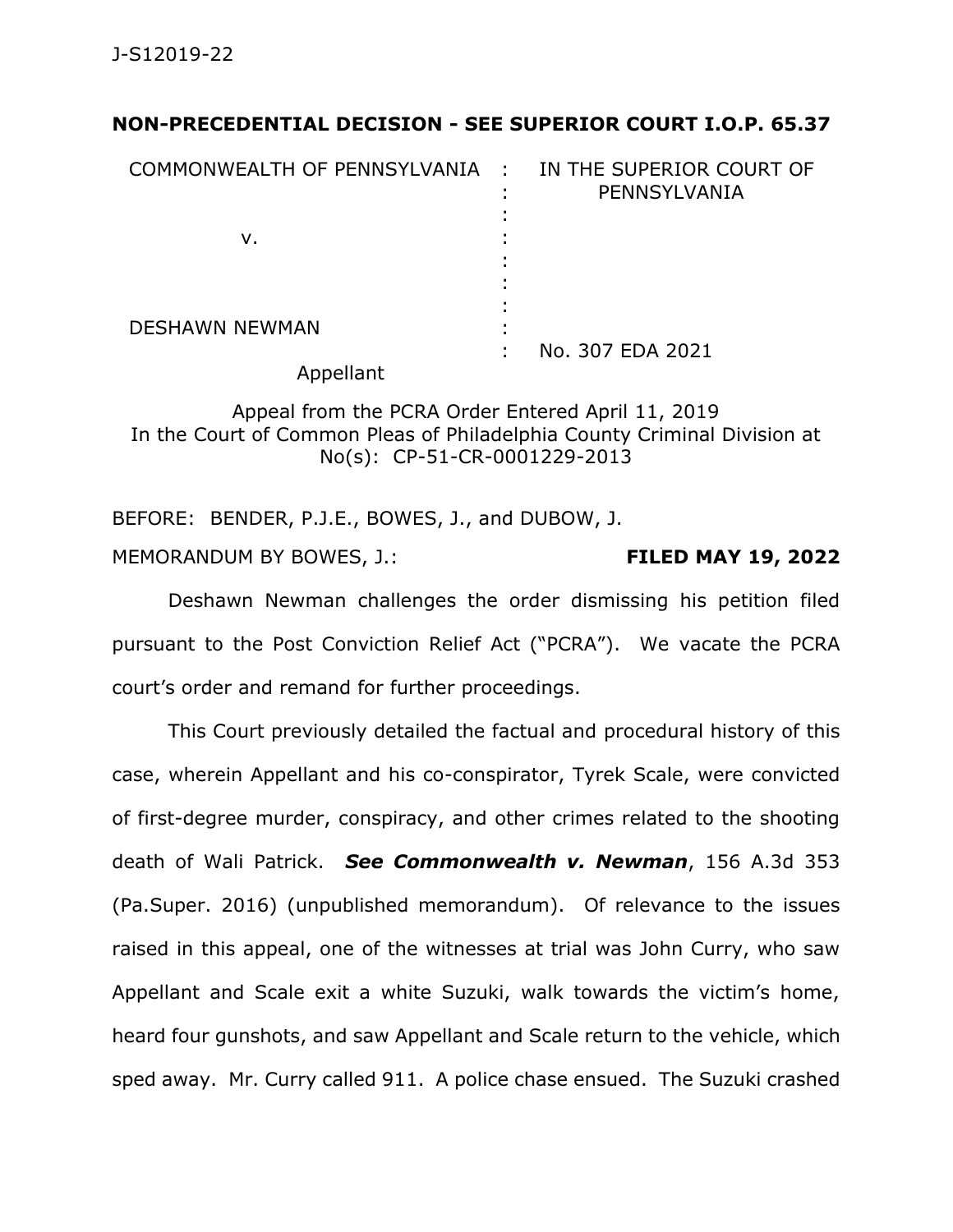and Appellant and Scale fled on foot, dropping what appeared to be firearms. Ultimately, the police apprehended Appellant and Scale. Mr. Curry was escorted to the crash site and identified Appellant, Scale, and the Suzuki. Additionally, ballistic evidence established that the discarded firearms were involved in the shooting.

Appellant and Scale proceeded to a joint jury trial. The first jury deadlocked and the second jury convicted Appellant and Scale as indicated hereinabove. Appellant was sentenced to life imprisonment without the possibility of parole. On direct appeal, this Court affirmed his judgment of sentence. In 2017, Appellant filed *pro se* a PCRA petition raising several claims ("2017 PCRA petition"). The PCRA court appointed Joseph Schultz, Esquire ("PCRA counsel"), who sought and was granted reinstatement of Appellant's right to pursue appellate review in our Supreme Court *nunc pro tunc*. Appellant filed a petition for allowance of appeal *nunc pro tunc*, which our Supreme Court denied. *Id*., *appeal denied*, 186 A.3d 369 (Pa. 2018).

Thereafter, Appellant timely filed *pro se* the instant PCRA petition, which we treat as his first ("2018 petition"). *See Commonwealth v. Turner*, 73 A.3d 1283, 1286 (Pa.Super. 2013) (citation and footnote omitted) ("This Court has explained that when a PCRA petitioner's direct appeal rights are reinstated *nunc pro tunc* in his first PCRA petition, a subsequent PCRA petition will be considered a first PCRA petition for timeliness purposes."). The PCRA court re-appointed PCRA counsel. PCRA counsel reviewed the 2017 PCRA petition, the 2018 PCRA petition, and various letters Appellant had sent to counsel,

- 2 -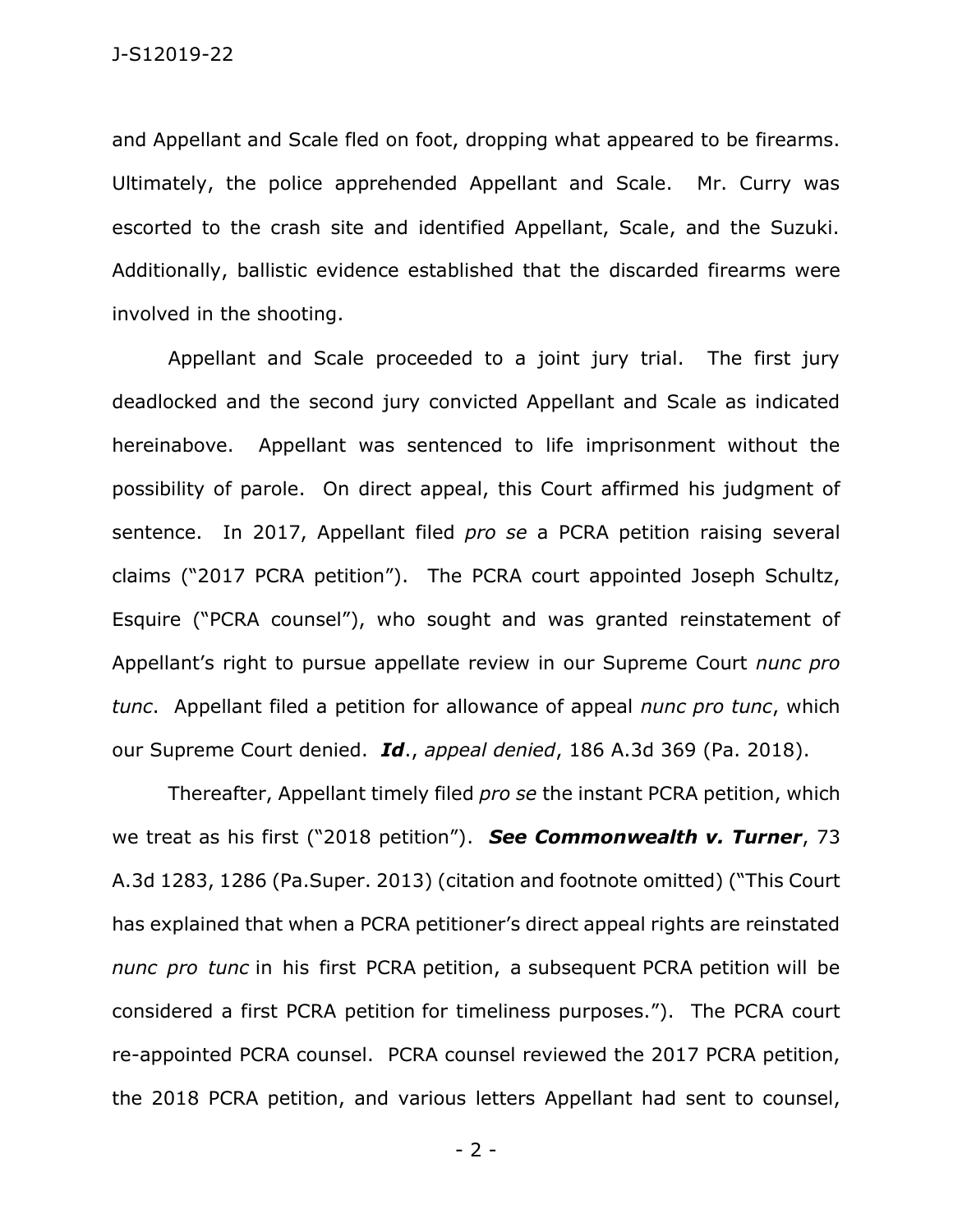J-S12019-22

before filing a motion to withdraw as counsel and no-merit letter pursuant to *Commonwealth v. Turner*, 544 A.2d 927 (Pa. 1988), and *Commonwealth v. Finley*, 550 A.2d 213 (Pa.Super. 1988) (*en banc*). The PCRA court issued notice of its intent to dismiss the 2018 PCRA petition pursuant to Pa.R.Crim.P. 907. Appellant *pro se* filed a response to the Rule 907 notice, alleging PCRA counsel's ineffectiveness. $1$  On April 11, 2019, the PCRA court dismissed the 2018 PCRA petition and granted counsel's motion to withdraw.

Almost two years later, Appellant retained counsel and filed a PCRA petition seeking reinstatement of his PCRA appellate rights *nunc pro tunc* ("2021 PCRA petition"). Therein, Appellant alleged that he attempted to timely file *pro se* an appeal from the order dismissing the 2018 PCRA petition. However, for unknown reasons, those mailings were not docketed. Upon inquiring about the status of his appeal, Appellant learned that the appeal had not been properly filed. He then retained the services of Daniel Silverman, Esquire, to assist with seeking reinstatement of his PCRA appeal rights *nunc pro tunc*. Recognizing that the petition was patently untimely, Appellant invoked the governmental interference and newly-discovered fact exceptions to the PCRA time-bar. *See* 42 Pa.C.S. § 6545(b)(1)(i-ii). After concluding that Appellant satisfied the newly-discovered fact exception, the PCRA court granted Appellant's petition and reinstated his right to file *nunc pro tunc* an appeal from the April 11, 2019 order dismissing the 2018 PCRA petition.

<sup>&</sup>lt;sup>1</sup> These initial allegations of PCRA counsel's ineffectiveness are distinct from those raised in Appellant's subsequent Pa.R.A.P. 1925(b) statement.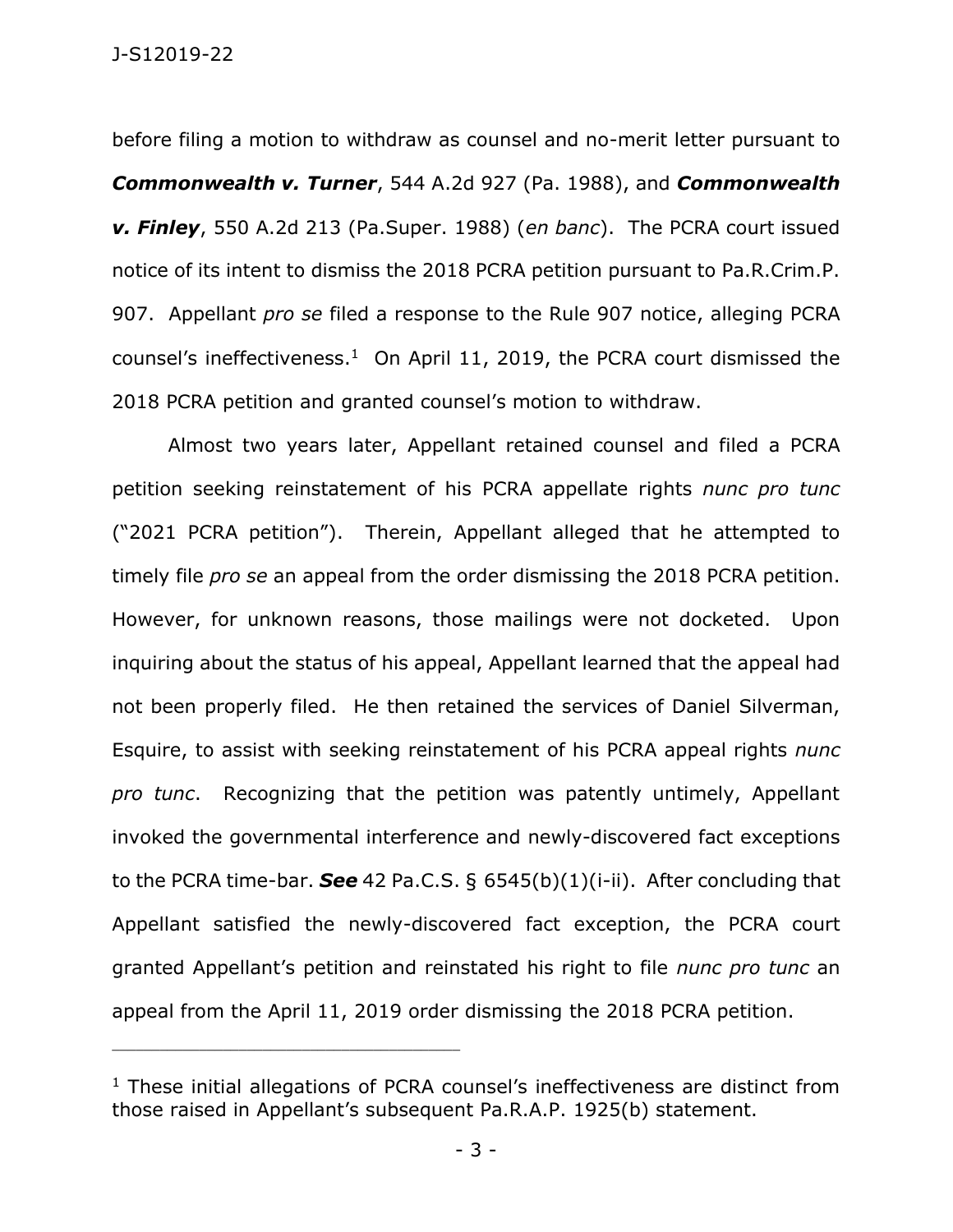This timely appeal *nunc pro tunc* followed. Appellant included a concise statement pursuant to Pa.R.A.P. 1925(b) within his notice of appeal. He raised, *inter alia*, several layered claims of ineffective assistance of PCRA counsel for failing to investigate and identify various ineffectiveness claims as to trial and/or appellate counsel. Appellant argued that his claims alleging PCRA counsel's ineffectiveness were preserved because he could not raise them while still represented by PCRA counsel and his Rule 1925(b) statement was therefore the first opportunity to raise these claims. *See* Rule 1925(b) Statement, 2/6/21, at 5-6. Appellant filed a supplemental Rule 1925(b) statement asking the PCRA court to recommend that the matter be remanded to the PCRA court for an evidentiary hearing on these claims.

In its Rule 1925(a) opinion, the PCRA court concluded that the claims of layered ineffective assistance of counsel that Appellant raised in his Rule 1925(b) statement were waived for failing to include them in the 2018 PCRA petition or in an amended petition therefrom. *See* PCRA Court Opinion, 4/6/21, at 3. Despite this, the PCRA court conducted an alternative analysis and found the underlying claims of trial and/or appellate counsel's ineffectiveness to be meritless. *Id*. at 3-10.

Appellant raises the following issues for our consideration: <sup>2</sup>

 $2$  For context, we recount briefly the relevant procedural history that transpired between the PCRA court's Rule 1925(a) opinion and Appellant's brief. Specifically, Attorney Silverman sought to withdraw in this Court as his retention was limited to the 2021 PCRA petition and preserving Appellant's *(Footnote Continued Next Page)*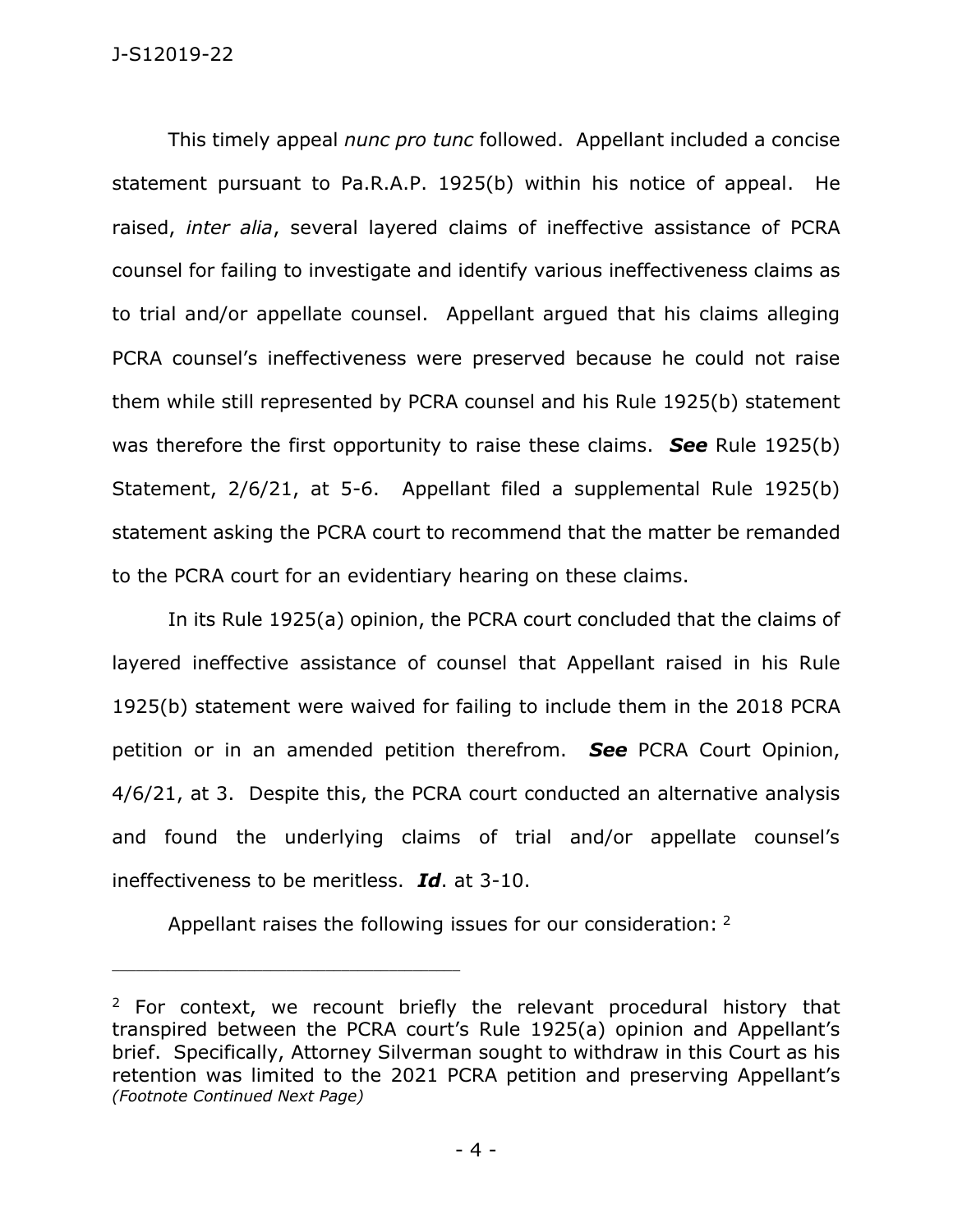- 1. Should this Court defer consideration of this appeal until after the Pennsylvania Supreme Court issues its ruling in *Commonwealth v. Aaron Bradley*, No. 37 EAP 2020, where the court will decide what the proper mechanism is to enforce the state rule-based right of litigants to raise the effective assistance of initial PCRA counsel?
	- a. Did the lower court err in finding waived all state rule-based claims of initial counsel's ineffective assistance because Appellant raised those claims for the first time in his Rule 1925(b) Statement when that was his first and only opportunity to do so?
- 2. Was initial PCRA counsel ineffective for failing to identify the claim that (a) direct appeal counsel was ineffective for failing to raise the claim that the trial court violated the public-trial guarantee by closing the courtroom during counsel's closing arguments without notifying the parties and (b) trial counsel was ineffective for failing to object when the trial court also closed the courtroom during a pre-trial motion, without first considering less drastic remedies or adequately setting down her reasons for doing so?

PCRA appeal rights. We granted counsel's motion and remanded for the PCRA court to determine if new counsel should be appointed for purposes of this PCRA appeal. *See Per Curiam* Order, 4/13/21. On remand, the PCRA court appointed Earl G. Kauffmann, Esquire, to represent Appellant. Attorney Kauffmann subsequently sought to withdraw as counsel after Appellant once again retained the services of Attorney Silverman. Around this same time, Attorney Silverman filed an application for remand on Appellant's behalf to supplement his Rule 1925(b) statement. This Court granted Attorney Kauffmann's motion to withdraw, granted Appellant's application for remand, and directed the PCRA court to file a supplemental opinion. *See Per Curiam*  Order, 9/28/21. Appellant filed a supplemental Rule 1925(b) statement modifying one of the claims previously set forth. The PCRA court, in its supplemental opinion, contended that the modified claim was waived for failing to include it in the initial Rule 1925(b) statement and for failing to include it in the 2018 PCRA petition. *See* Supplemental PCRA Court Opinion, 10/7/21, at 3. In the alternative, the PCRA court addressed the claim and found it meritless. *Id*. at 3-4. A supplemental record was submitted to this Court and the briefing schedule was reinstated.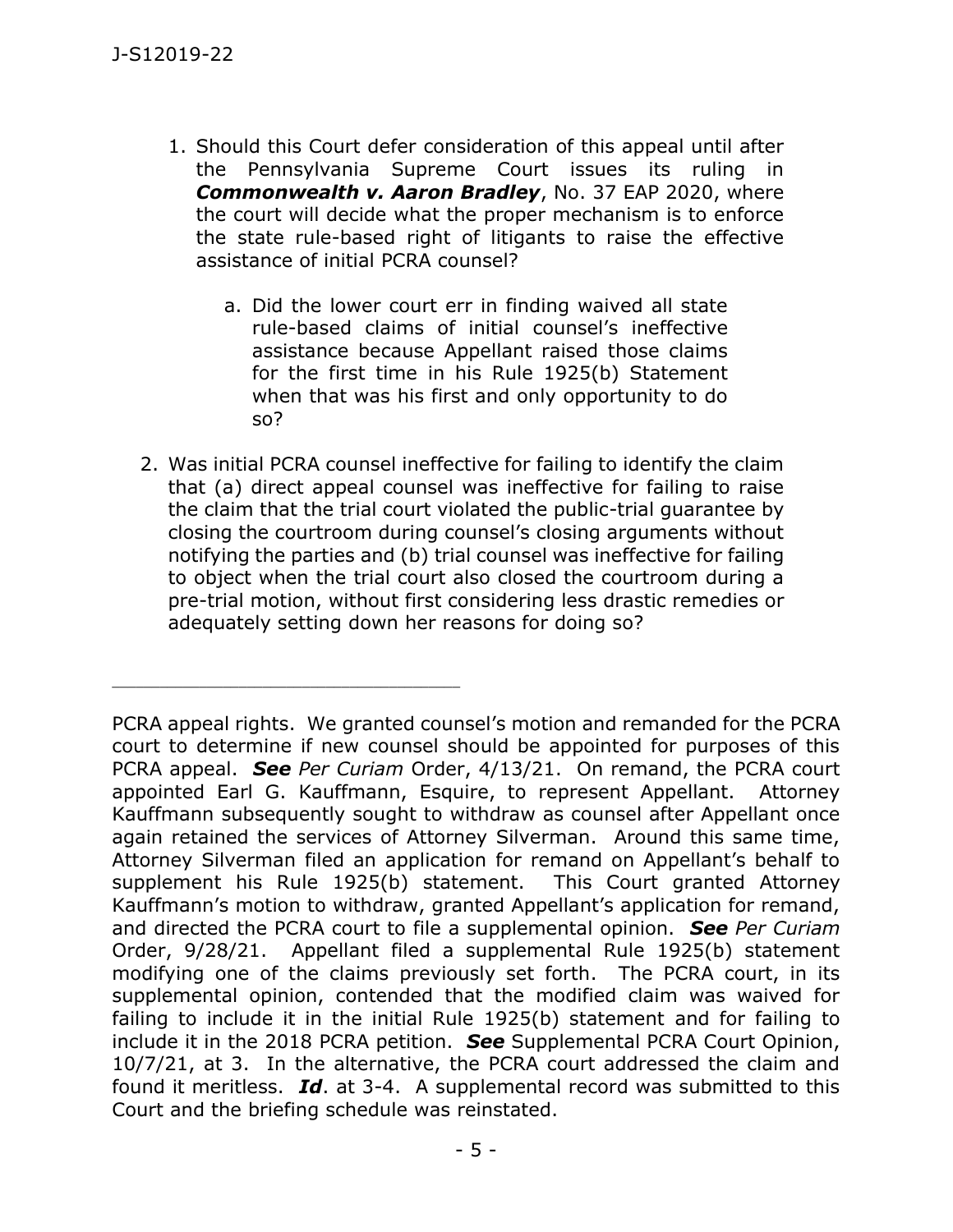- 3. Was initial PCRA counsel ineffective for failing to identify the claim that trial counsel was ineffective for failing to present evidence that Appellant enjoyed an excellent reputation for being a peaceful and non-violent person?
- 4. Was initial PCRA counsel ineffective for failing to identify the claim that direct appeal counsel was ineffective for failing to raise the claim that the trial court erred in denying the pre-trial motion to suppress (a) the out-of-court identification of eyewitness John Curry on the ground that the show-up procedure was unnecessarily suggestive; and (b) the derivative in-court identifications on the grounds that they were tainted fruits of the initial illegality where Curry did not have an independent basis on which to make those identifications adequate to purge the taint?

Appellant's brief at 3-4.<sup>3</sup>

\_\_\_\_\_\_\_\_\_\_\_\_\_\_\_\_\_\_\_\_\_\_\_\_\_\_\_\_\_\_\_\_\_\_\_\_\_\_\_\_\_\_\_\_

As noted by the Commonwealth in its brief and Appellant in his reply brief, our Supreme Court decided *Commonwealth v. Bradley*, 261 A.3d 381 (Pa. 2021), during the pendency of this appeal. By way of background, a petitioner has a rule-based right to the appointment and effective assistance of counsel for a first PCRA petition. *See id*. at 391 (citations omitted). Prior to *Bradley*, our courts had held that "a petitioner was required to raise PCRA counsel's ineffectiveness in response to the PCRA court's Rule 907 notice" and that such a claim could not be raised for the first time on appeal. *Id*. at 397 (citations omitted).

Here, Appellant was entitled to the appointment and effective assistance of counsel for the 2018 PCRA petition, as it was considered his first. Consistent with then-existing precedent, Appellant purported to raise PCRA

<sup>&</sup>lt;sup>3</sup> Appellant included a footnote that all claims alleged violations of both the United States and Pennsylvania constitutions. Appellant's brief at 3 n.1.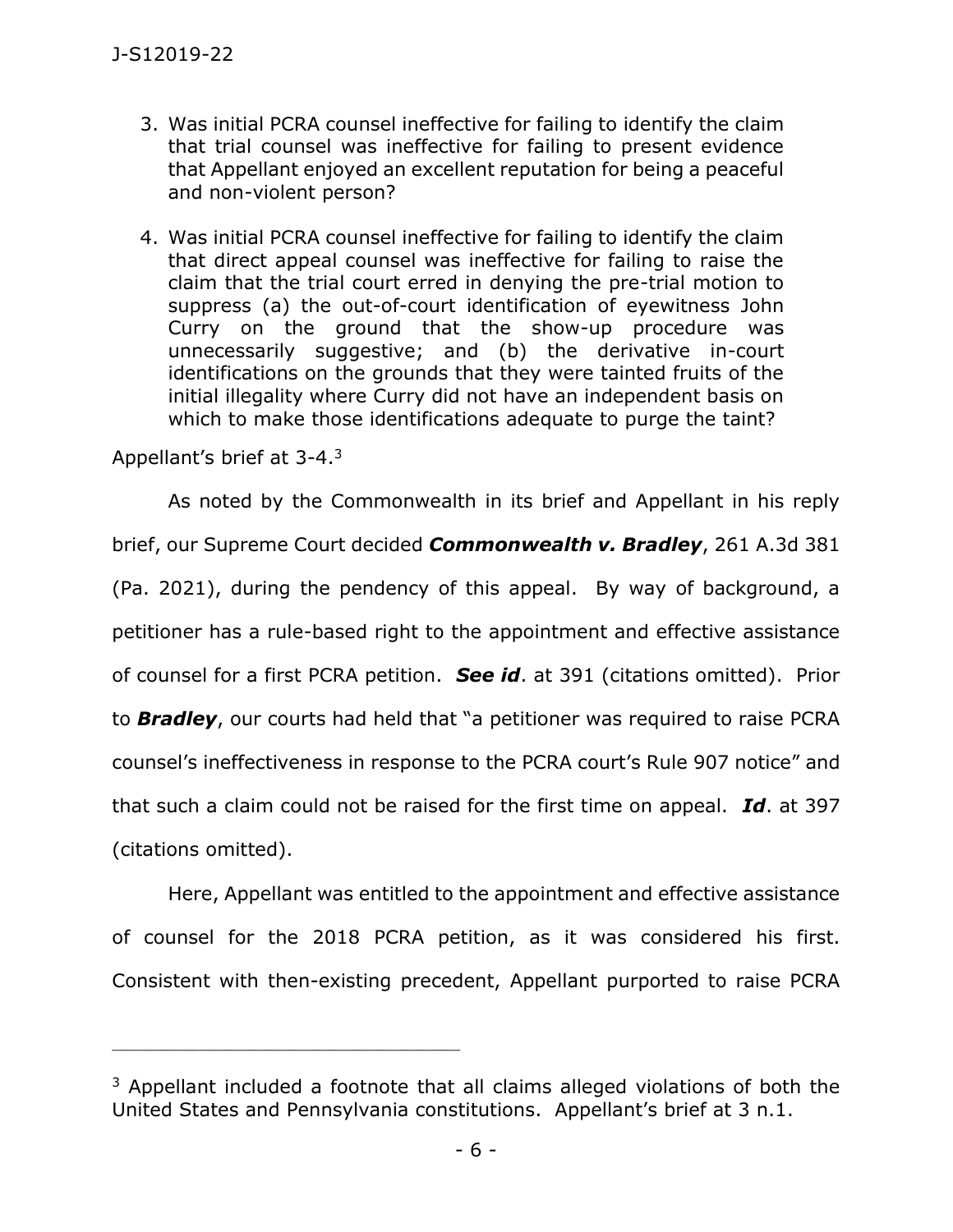counsel's ineffectiveness in response to the PCRA court's Rule 907 notice. However, PCRA counsel had not yet been permitted to withdraw. "A petitioner who is already represented by PCRA counsel cannot represent himself, or seek concurrent representation by an additional attorney, as doing so would be precluded by the prohibition on hybrid representation." *Id*. at 398 (citation omitted). Thus, Appellant's *pro se* response was a legal nullity. *See Commonwealth v. Jette*, 23 A.3d 1032, 1044 (Pa. 2011) ("[T]he proper response to any *pro se* pleading is to refer the pleading to counsel, and to take no further action on the *pro se* pleading unless counsel forwards a motion.").<sup>4</sup>

In *Bradley*, our Supreme Court found the then-existing approach of utilizing Rule 907 as the sole mechanism for challenging PCRA counsel's ineffectiveness functionally unsound and abandoned it. *Id*. at 398, 400-01. In its place, the Court implemented "a modified and flexible . . . approach allowing a petitioner to raise claims of ineffective PCRA counsel at the first opportunity, even if on appeal." *Id*. at 405.

Instantly, Appellant raised the claims challenging PCRA counsel's ineffectiveness in his Rule 1925(b) statement. Upon review of the certified record and *Bradley*, we agree with Appellant and the Commonwealth that the Rule 1925(b) statement was the earliest opportunity to do so. Thus, we reject

<sup>4</sup> We note that, as discussed *infra*, in *Commonwealth v. Bradley*, 261 A.3d 381 (Pa. 2021), our Supreme Court rejected the Rule 907 approach for challenges to the effective assistance of counsel that had been extended by, *inter alia*, *Commonwealth v. Jette*, 23 A.3d 1032 (Pa. 2011).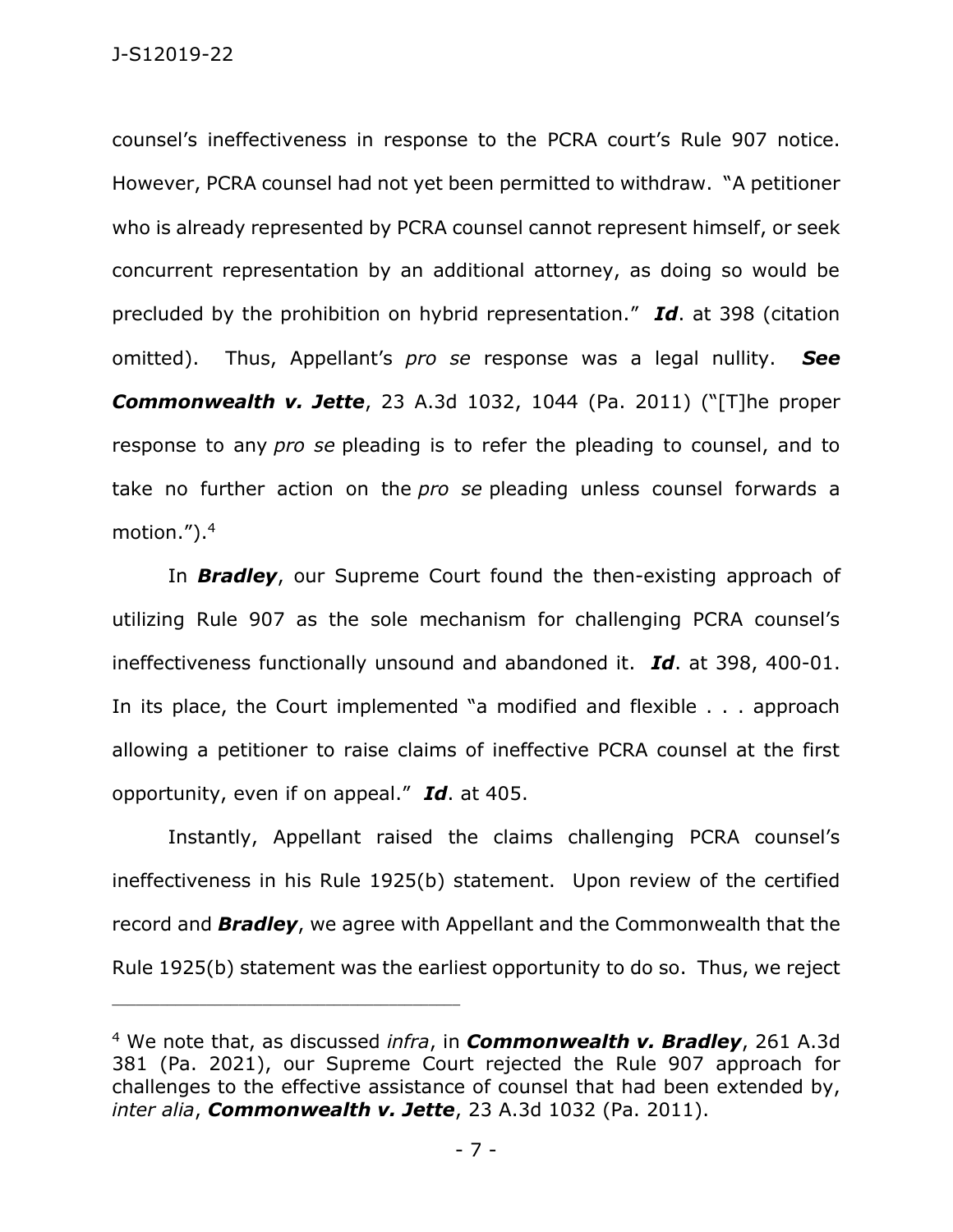the PCRA court's assertion that the claims are waived and we turn our attention to their merits.

On appeal from a PCRA court's decision, our scope of review is "limited to examining whether the PCRA court's findings of fact are supported by the record, and whether its conclusions of law are free from legal error. We view the findings of the PCRA court and the evidence of record in a light most favorable to the prevailing party." *Commonwealth v. Johnson*, 236 A.3d 63, 68 (Pa.Super. 2020) (*en banc*) (cleaned up). The PCRA court's credibility determinations are binding on this Court when supported by the certified record, but we review its legal conclusions *de novo*. *Id*. (citation omitted).

Appellant challenges the effective assistance of trial, appellate, and PCRA counsel. Preliminarily, we observe that counsel is presumed to be effective and the petitioner bears the burden of proving otherwise. *Id*. (citation omitted). To do so, he must establish the following three elements:

(1) the underlying claim has arguable merit; (2) no reasonable basis existed for counsel's action or failure to act; and (3) the petitioner suffered prejudice as a result of counsel's error, with prejudice measured by whether there is a reasonable probability that the result of the proceeding would have been different.

Id. (citations omitted). Failure to prove any of the three elements will result in dismissal of the ineffectiveness claim. *Id*. (citation omitted).

Specifically, Appellant's claims focus on PCRA counsel's ineffectiveness for failing to raise claims as to the ineffectiveness of appellate and/or trial counsel. "In determining a layered claim of ineffectiveness, the critical inquiry is whether the first attorney that the defendant asserts was ineffective did, in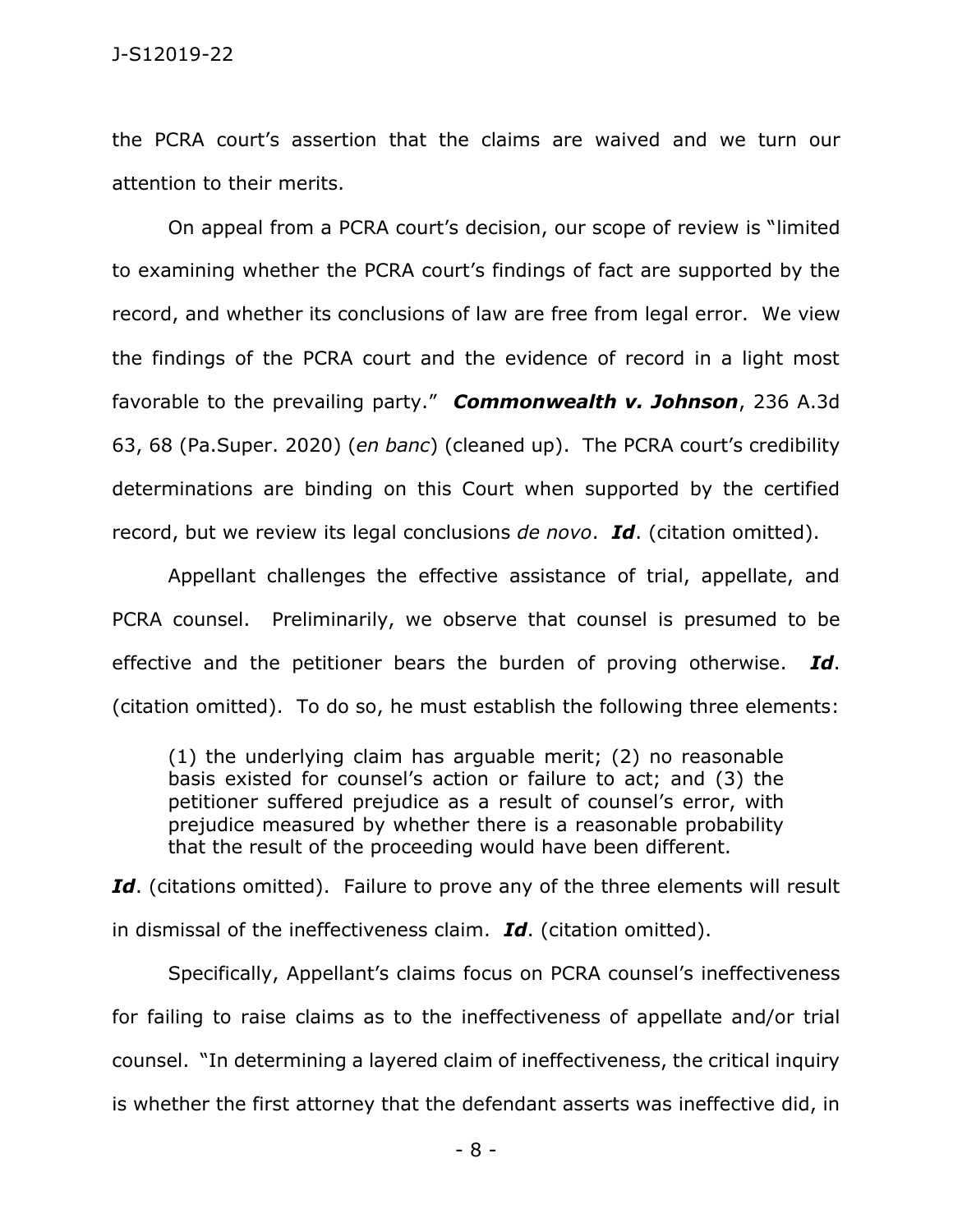fact, render ineffective assistance of counsel. If that attorney was effective, then subsequent counsel cannot be deemed ineffective for failing to raise the underlying issue." *Commonwealth v. Burkett*, 5 A.3d 1260, 1270 (Pa.Super. 2010).

For Appellant's claims, the first attorney that purportedly rendered ineffective assistance is, respectively, as follows: (1) trial counsel for failing to object to the closing of the courtroom during the pre-trial motion; (2) appellate counsel for failing to raise a challenge on appeal to the trial court's surreptitious closing of the courtroom during closing arguments; (3) trial counsel for not presenting character evidence that Appellant enjoyed a reputation for being peaceful and non-violent; and (4) appellate counsel for failing to challenge the pre-trial suppression ruling on the grounds that the show-up was unnecessarily suggestive and the subsequent in-court identification was tainted. In its Rule 1925(a) opinion, the PCRA court found these claims waived but considered, in the alternative, the merits of Appellant's underlying claims of ineffective assistance of appellate and/or trial counsel.

In permitting petitioners to raise claims of PCRA counsel's ineffectiveness for the first time on appeal, the *Bradley* Court recognized remand may sometimes be necessary:

In some instances, the record before the appellate court will be sufficient to allow for disposition of any newly-raised ineffectiveness claims. However, in other cases, the appellate court may need to remand to the PCRA court for further development of the record and for the PCRA court to consider such

- 9 -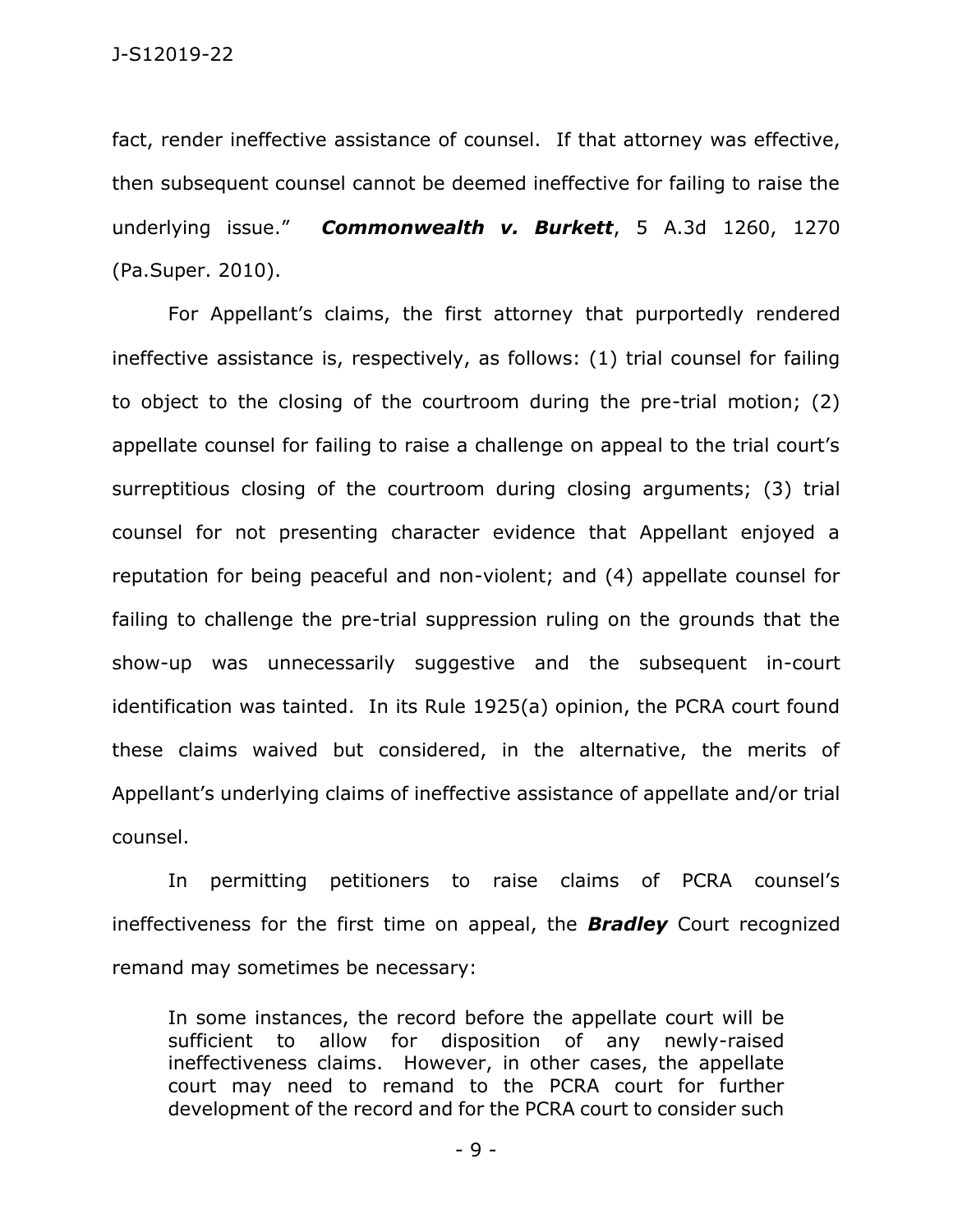claims as an initial matter. Consistent with our prior case law, to advance a request for remand, a petition would be required to provide more than mere boilerplate assertions of PCRA counsel's ineffectiveness; however, where there are material facts at issue concerning claims challenging counsel's stewardship and relief is not plainly unavailable as a matter of law, the remand should be afforded.

**Bradley, supra** at 402 (cleaned up). In other words, "appellate courts will have the ability to grant or deny relief on straightforward claims, as well as the power to remand to the PCRA court for the development of the record." Id. at 403. Thus, our Supreme Court reaffirmed the preference for evidentiary hearings and the "general rule" that "a lawyer should not be held ineffective without first having an opportunity to address the accusation in some fashion."

*Commonwealth v. Colavita*, 993 A.2d 874, 895 (Pa. 2010), *overruled on other grounds by Bradley, supra*. Moreover, the appropriate forum for the development of an evidentiary record on PCRA claims is the PCRA court as the appellate courts do not serve as fact-finding courts. *See Commonwealth v. Shaw*, 247 A.3d 1008, 1017 (Pa. 2021) (citations omitted).

As discussed *supra*, Appellant raised PCRA counsel's ineffectiveness at the earliest opportunity. Additionally, his claims are not mere boilerplate assertions. *See Bradley*, *supra*, at 402. The PCRA court considered the merits of the ineffectiveness claims in the alternative, finding that Appellant had failed to establish either the arguable merit of the underlying claim or prejudice. Since the court found trial counsel and appellate counsel effective, PCRA counsel could not be ineffective for failing to challenge their effectiveness. However, because the claims were raised for the first time on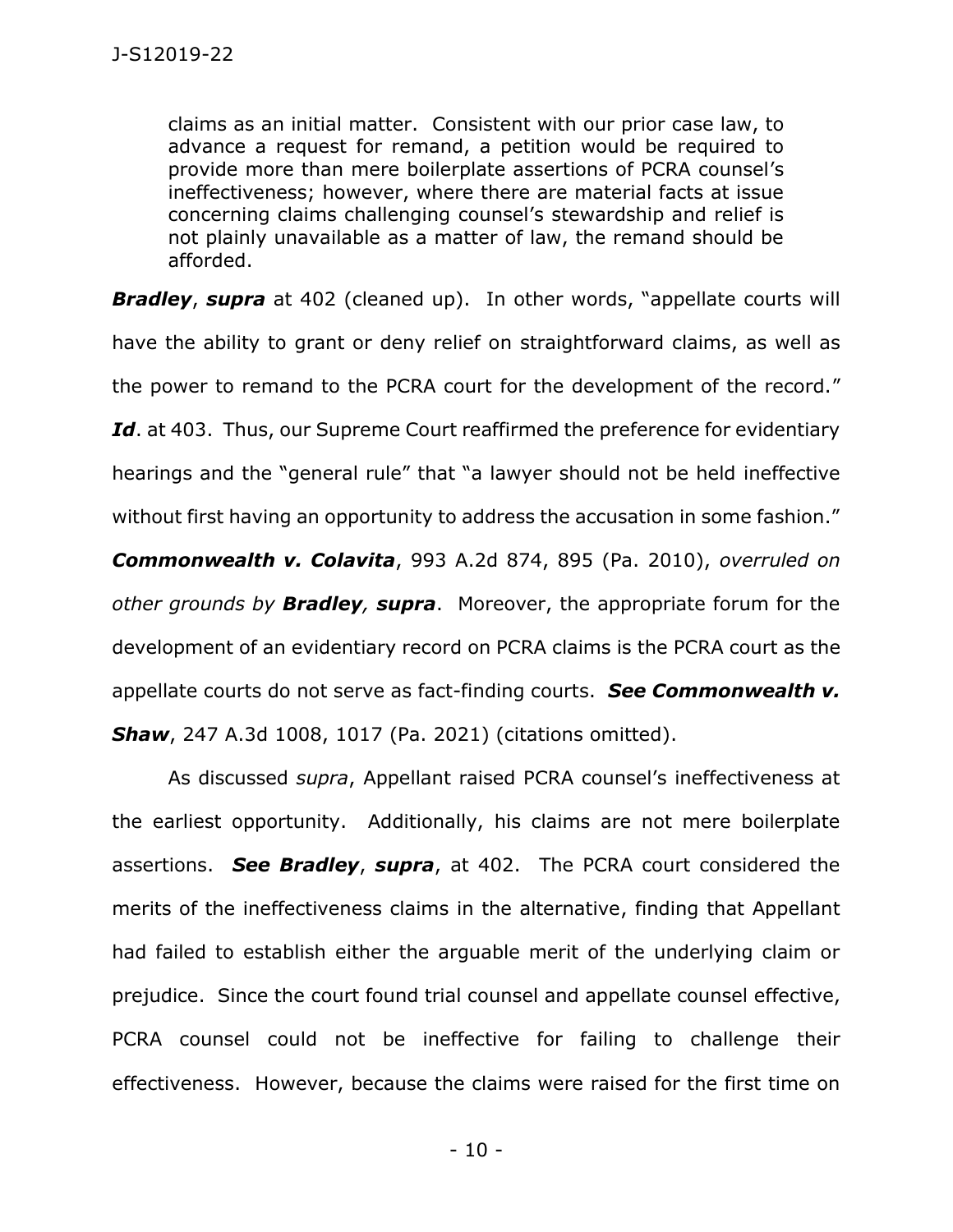appeal, no evidentiary hearing was held. Thus, Appellant has not had the opportunity to develop these claims outside the argument in his brief, which occurred after the PCRA court found the claims to be meritless. With this backdrop, we consider each claim in turn to determine whether remand is necessary.

We begin with Appellant's first two claims regarding closure of the courtroom during the pre-trial motion and Appellant's closing argument. "A defendant has a Sixth Amendment right to a trial that is open to members of the public." *Commonwealth v. Jordan*, 212 A.3d 91, 101 (Pa.Super. 2019) (citation omitted). The United States Supreme Court has set forth that while a defendant has the right to a public trial, a court may close the courtroom if the following factors ("*Waller* factors") are met: "(1) there is 'an overriding interest that is likely to be prejudiced,' (2) the closure is 'no broader than necessary to protect that interest,' (3) the trial court considers 'reasonable alternatives' to closure, and (4) the trial court makes 'findings adequate to support the closure.'" *Id*. (quoting *Waller v. Georgia*, 467 U.S. 39, 48 (1984)). "The violation of the right to a public trial constitutes a structural defect, a specific type of constitutional error warranting a new trial without any showing of prejudice." *Id*. at 103 (citation omitted). However, in Pennsylvania, when the violation is raised in connection with an ineffective assistance of counsel claim, the petitioner must establish prejudice. *See Commonwealth v. Rega*, 70 A.3d 777, 787 (Pa. 2013) (citation omitted).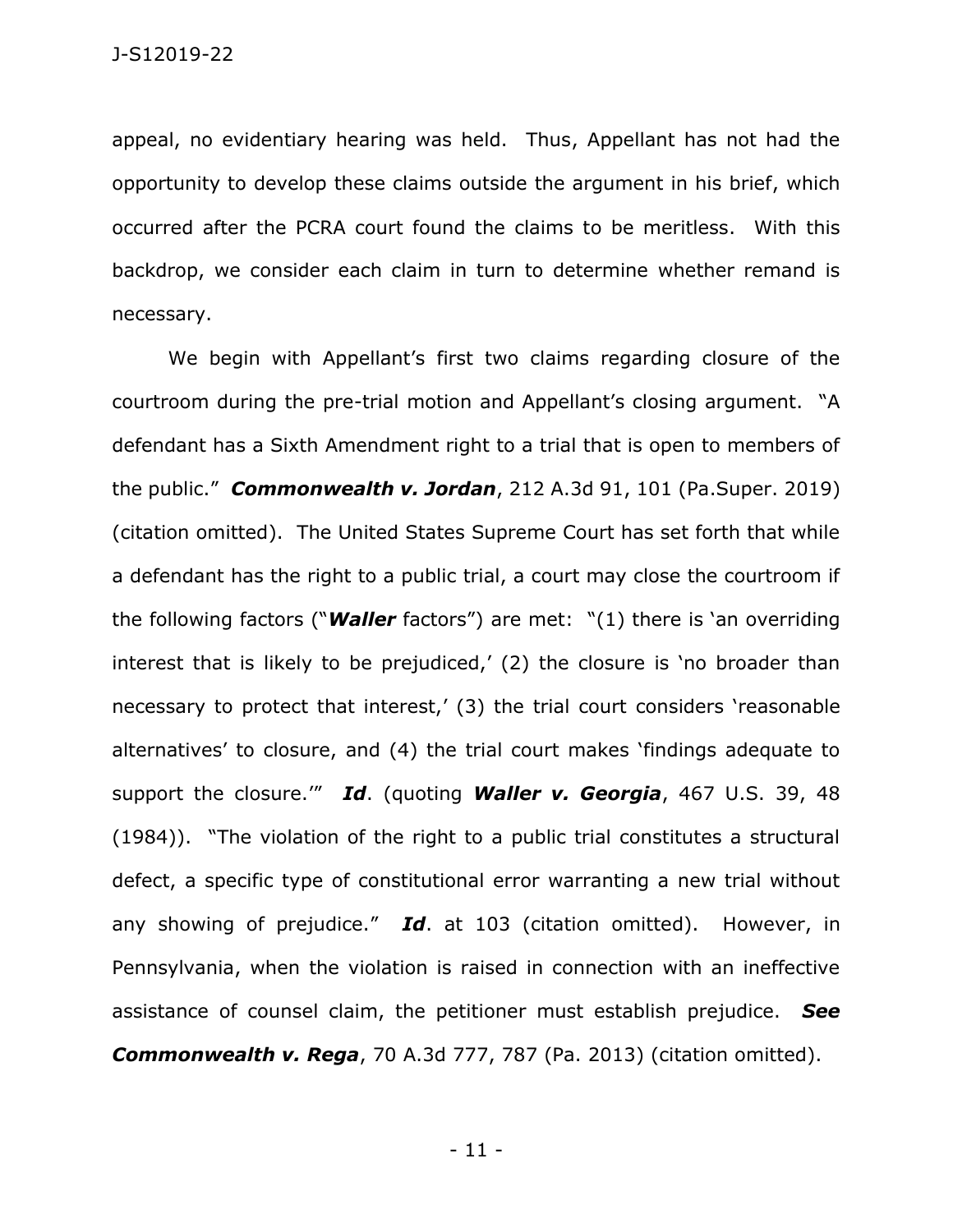Appellant's first layered claim begins with trial counsel's ineffectiveness for failing to object to the closing of the courtroom during the pre-trial motion hearing. Critically, in his brief, Appellant asks this Court to ignore our case law requiring proof of prejudice in connection with an ineffective assistance of counsel claim for failing to object to a courtroom closure. *See* Appellant's brief at 36. This we cannot do. As Appellant failed to present any argument that he was prejudiced by trial counsel's inaction, relief is "plainly unavailable as a matter of law" and we need not remand to the PCRA court for further consideration of this claim. *See Bradley*, *supra* at 402.

We next turn to Appellant's layered claim that begins with appellate counsel's ineffectiveness for failing to argue on direct appeal that the trial court erred in closing the courtroom during closing arguments. By way of background, unbeknownst to trial counsel, the trial court apparently directed court staff to stop allowing individuals into the courtroom during the defense closing arguments. The only evidence of this is that the trial court thereafter advised counsel of what it had done. *See* N.T., 4/17/15, at 97-98.

In concluding Appellant's layered ineffectiveness claim was meritless, the PCRA court found the underlying claim to be without merit. Specifically, the court determined that the courtroom was never closed because the court merely barred re-entry or, in the alternative, the closure was justified. *See*  PCRA Court Opinion, 4/6/21, at 8-9. Additionally, the PCRA court concluded that Appellant failed to prove prejudice. *Id*. at 9. Finally, according to the PCRA court, trial counsel failed to object to the closure and therefore appellate

- 12 -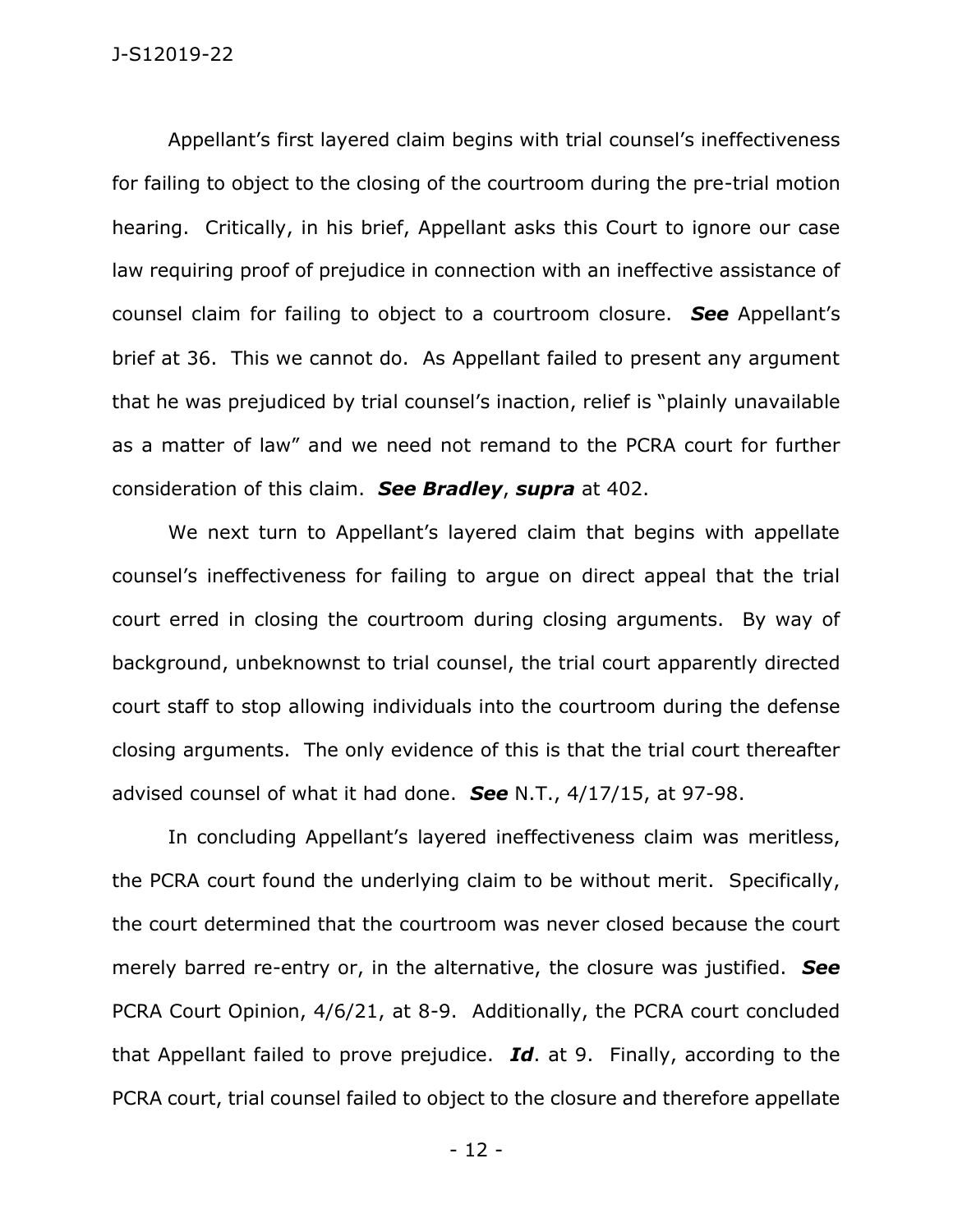counsel could not be deemed ineffective for failing to raise a waived claim. PCRA Court Opinion, 10/7/21, at 4.

Contrarily, Appellant argues that because trial counsel was unaware the closure had happened, he was unable to object and therefore it was appellate counsel who was first ineffective for failing to raise the substantive claim as to this closure on direct appeal. *See* Appellant's brief at 20, 30. Moreover, and unlike the prior claim, Appellant argues that he was prejudiced by appellate counsel's failure to raise this claim on appeal because, if successful, his conviction would have been vacated. *See* Appellant's brief at 33.

Based on the certified record, it is unclear whether the courtroom was in fact closed, whether trial counsel was aware of the closure before it happened, and whether counsel had an opportunity to preserve the issue at trial or if it could only be raised for the first time on appeal. Given these ambiguities, the fact that Appellant raised more than a boilerplate assertion of layered ineffectiveness, and relief is not plainly unavailable as a matter of law, we conclude that the most prudent course of action is to remand this claim to the PCRA court. Upon remand, the PCRA court will be best equipped to consider this issue in the first instance with the benefit of an amended PCRA petition and, if warranted, an evidentiary hearing.

We next turn to Appellant's third claim regarding trial counsel's failure to present character evidence. A criminal defendant may offer evidence of a pertinent character trait as substantive evidence that he did not commit a charged crime. *See* Pa.R.E. 404(a)(2)(A). "Evidence of good character is

- 13 -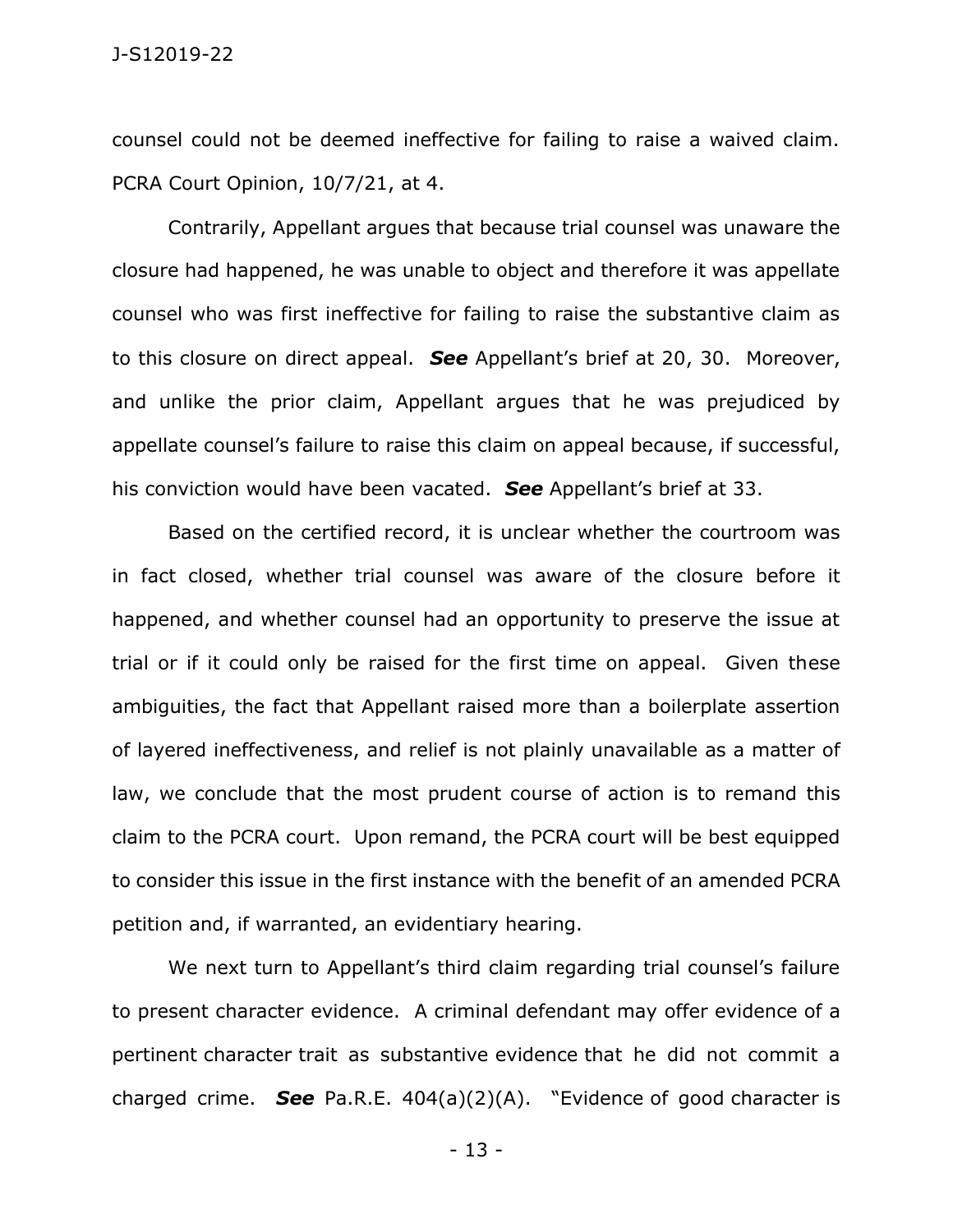substantive and positive evidence, not a mere make weight to be considered in a doubtful case, and is an independent factor which may of itself engender reasonable doubt or produce a conclusion of innocence." *Commonwealth v. Goodmond*, 190 A.3d 1197, 1201 (Pa.Super. 2018) (cleaned up). However, "[t]he failure to call character witnesses does not constitute *per se*  ineffectiveness." *Commonwealth v. Treiber*, 121 A.3d 435, 463 (Pa. 2015). Rather, to succeed on such a claim, a petitioner must establish the following:

(1) the witness existed; (2) the witness was available to testify for the defense; (3) counsel knew of, or should have known of, the existence of the witness; (4) the witness was willing to testify for the defense; and (5) the absence of the testimony of the witness was so prejudicial as to have denied the defendant a fair trial.

## *Goodmond*, *supra* at 1202 (cleaned up).

Critically, the primary reason the PCRA court concluded that Appellant's claim failed was because Appellant did not establish that any witness was willing and able to testify that he had a reputation for peacefulness and nonviolence. PCRA Court Opinion, 4/6/21, at 6. In his brief, however, Appellant included declarations from three witnesses that claimed to be willing and able to provide such testimony. *See* Appellant's brief at Exhibits A-C.

Assuming such a witness existed, the PCRA court concluded that Appellant's claim would still fail because he could not establish prejudice given the strength of the physical and eyewitness evidence against him. *See* PCRA Court Opinion, 4/6/21, at 6. Appellant disagrees with the purported strength of this evidence as the initial jury, on the same evidence, was unable to reach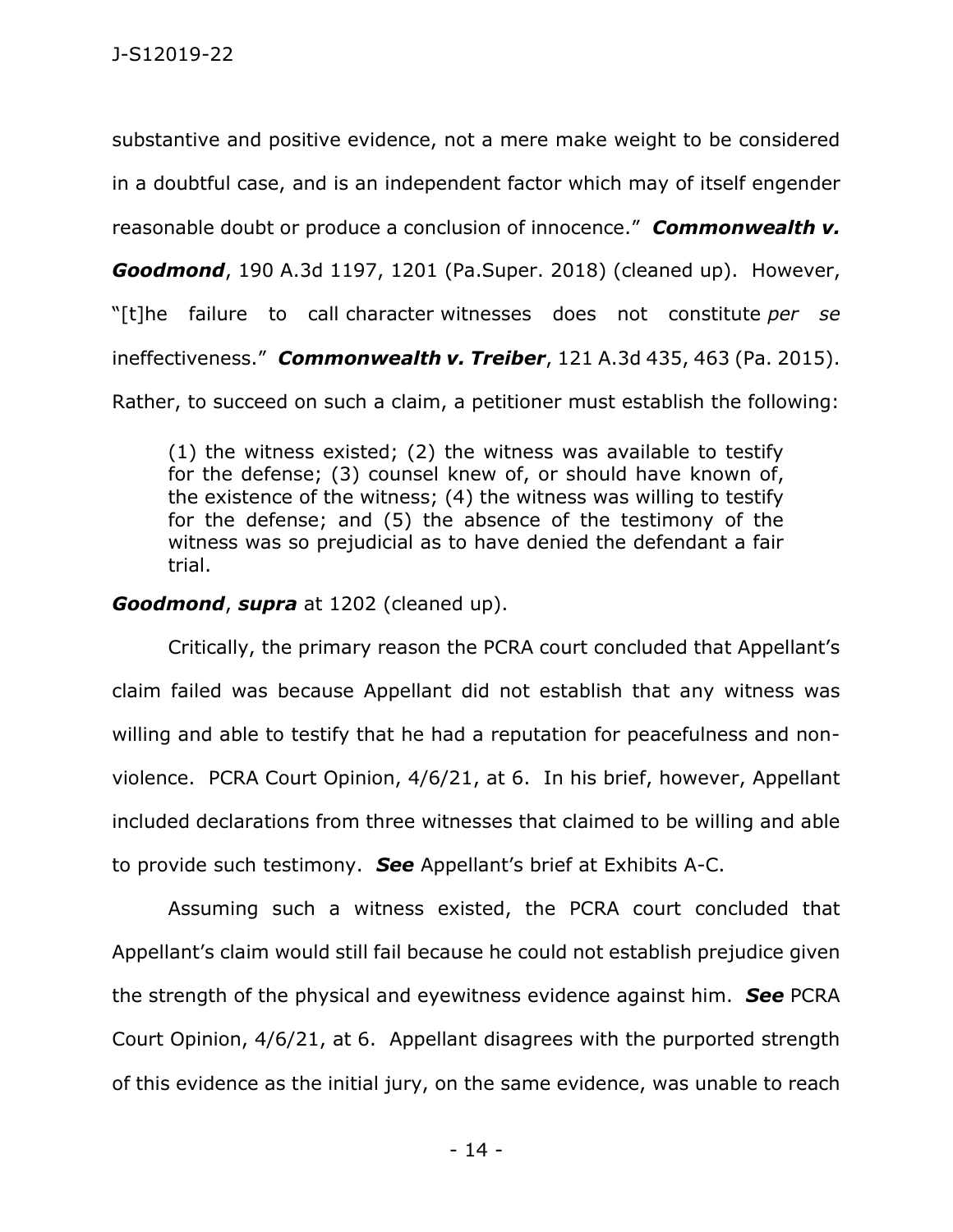a verdict. *See* Appellant's brief at 42. Since character evidence itself can create reasonable doubt, Appellant avers that he was prejudiced by counsel's inaction. *Id*.

Given the potential prejudice, Appellant's presentation of witness declarations, the uncertainty as to whether counsel knew about these witnesses and their willingness to testify, $5$  and the PCRA court's silence as to the reasonableness of counsel's inaction, we conclude that relief is not plainly unavailable as a matter of law. *See Colavita*, *supra*; *Shaw*, *supra*. Accordingly, remand is also necessary for this claim.

Finally, we address Appellant's claims regarding appellate counsel's failure to challenge the pre-trial suppression ruling on appeal, mindful of the

following principles:

In reviewing the propriety of identification evidence, the central inquiry is whether, under the totality of the circumstances, the identification was reliable. Our Supreme Court has held that on-scene identifications are not only consistent with due process but also enhance the reliability of identifications as they occur when events are fresh in a witness's mind.

THE COURT: [Appellant], any other witnesses other than the one that Mr. Patrizio is calling [regarding your limp]?

[APPELLANT]: No.

\_\_\_\_\_\_\_\_\_\_\_\_\_\_\_\_\_\_\_\_\_\_\_\_\_\_\_\_\_\_\_\_\_\_\_\_\_\_\_\_\_\_\_\_

N.T., 4/17/15, at 17.

<sup>&</sup>lt;sup>5</sup> It is also unclear from the certified record if counsel spoke to Appellant about whether he had any character witnesses to present. Instead of a detailed colloquy regarding the importance of character witnesses, the following brief exchange occurred: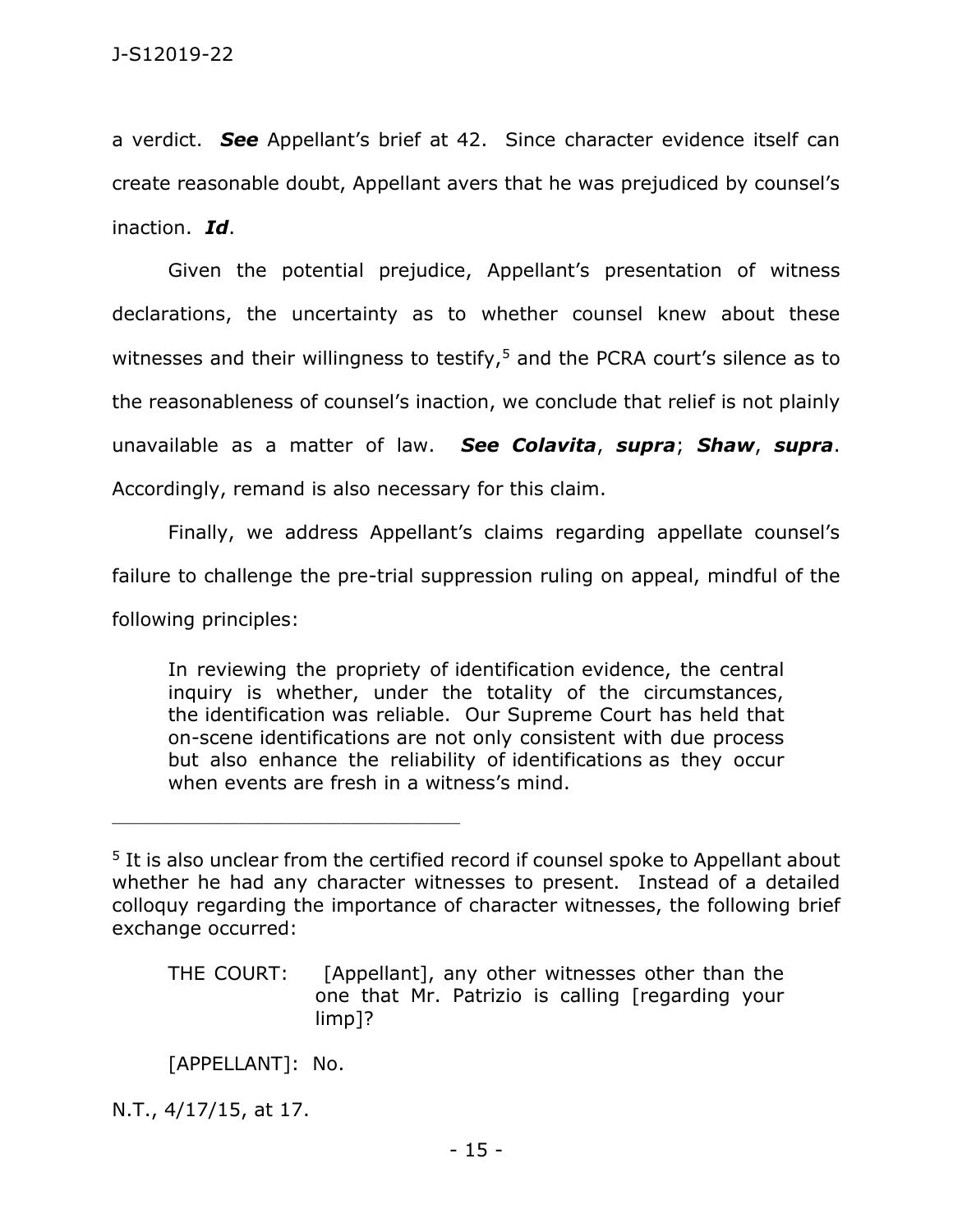In deciding whether to admit contested identification evidence, the trial court must consider: (1) the opportunity of the witness to view the perpetrator at the time of the crime; (2) the witness' degree of attention; (3) the accuracy of his prior description of the perpetrator at the confrontation; (4) the level of certainty demonstrated at the confrontation; and (5) the time between the crime and confrontation. Suggestiveness in the identification process is but one factor to be considered in determining the admissibility of such evidence and will not warrant exclusion absent other factors.

The suppression court may suppress an out-of-court identification only where, after considering all the relevant circumstances, the facts demonstrate that the identification procedure was so impermissibly suggestive as to give rise to a very substantial likelihood of irreparable misidentification. The most important factor in addressing the reliability of an identification is the witness's opportunity to observe the perpetrator at the time of the crime.

*Commonwealth v. Milburn*, 191 A.3d 891, 899–900 (Pa.Super. 2018)

(cleaned up).

Briefly, this issue concerns the identification of Appellant by Mr. Curry

after Appellant was apprehended by police. In concluding that the underlying

claim lacked arguable merit, the PCRA court found that the show-up procedure

was not unduly suggestive and that Mr. Curry had a strong basis for his

identification:

Curry first saw the [two men] in a well-lit area, only fifteen feet from where he was standing in his home. Curry closely observed them before and after they went to Kinsey Street, and after they drove past his home in their attempt to flee. Curry told officers that he would be able to identify them if given the opportunity. Curry's identification occurred only a half hour after first seeing [Appellant] and his co-defendant, and in making the identification, Curry displayed a high degree of certainty.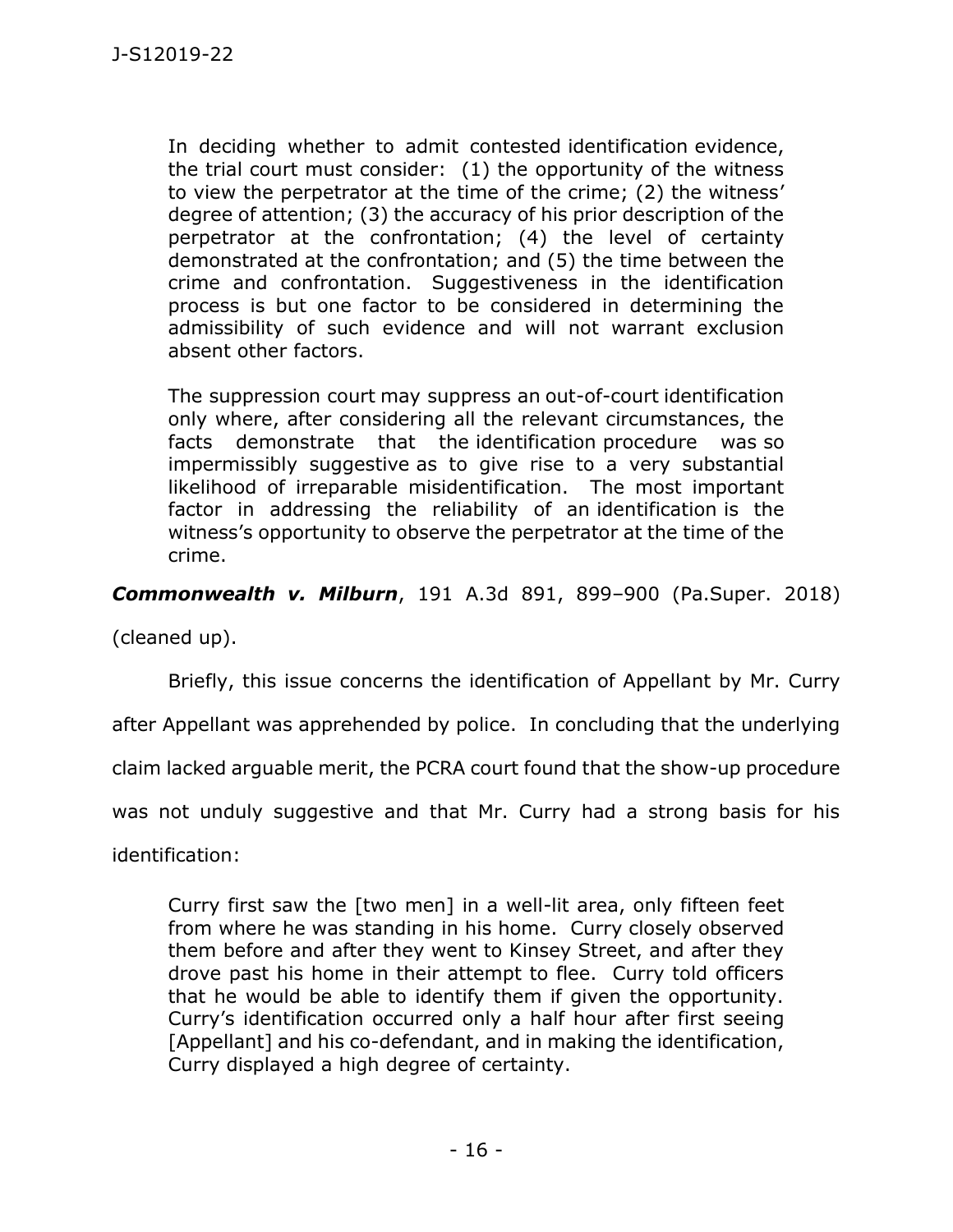J-S12019-22

PCRA Court Opinion, 4/6/21, at 5 (record citations omitted). As the PCRA court found the initial identification to be sound, it unsurprisingly did not address the merits of Appellant's derivative claim that the subsequent in-court identification was tainted.

The evidentiary record before us is incomplete. While it includes Appellant's motion to suppress, where he preserved both claims, the certified record does not contain the transcript of Appellant's suppression hearing. Therefore, we are unable to evaluate whether the PCRA court's conclusion that the underlying claim lacked merit is supported by the record, and therefore also cannot evaluate Appellant's derivative claim as to the in-court identification being tainted by the initial show-up procedure. Due to the insufficient record for these claims, we deem remand necessary here as well.

Based on the foregoing, we vacate the order denying the 2018 PCRA petition and remand this case to the PCRA court for Appellant to create an evidentiary record in conjunction with his claims that PCRA counsel was ineffective for not ascertaining or raising (1) appellate counsel's ineffectiveness for failing to argue that the trial court erred in closing the courtroom during closing arguments, (2) trial counsel's ineffectiveness for failing to present character witnesses, and (3) appellate counsel's ineffectiveness for failing to challenge the pre-trial suppression ruling. Upon remand, counsel should file an amended petition on Appellant's behalf, wherein he can fully develop these claims. Thereafter, the PCRA court must decide whether to conduct an evidentiary hearing on the new claims.

- 17 -